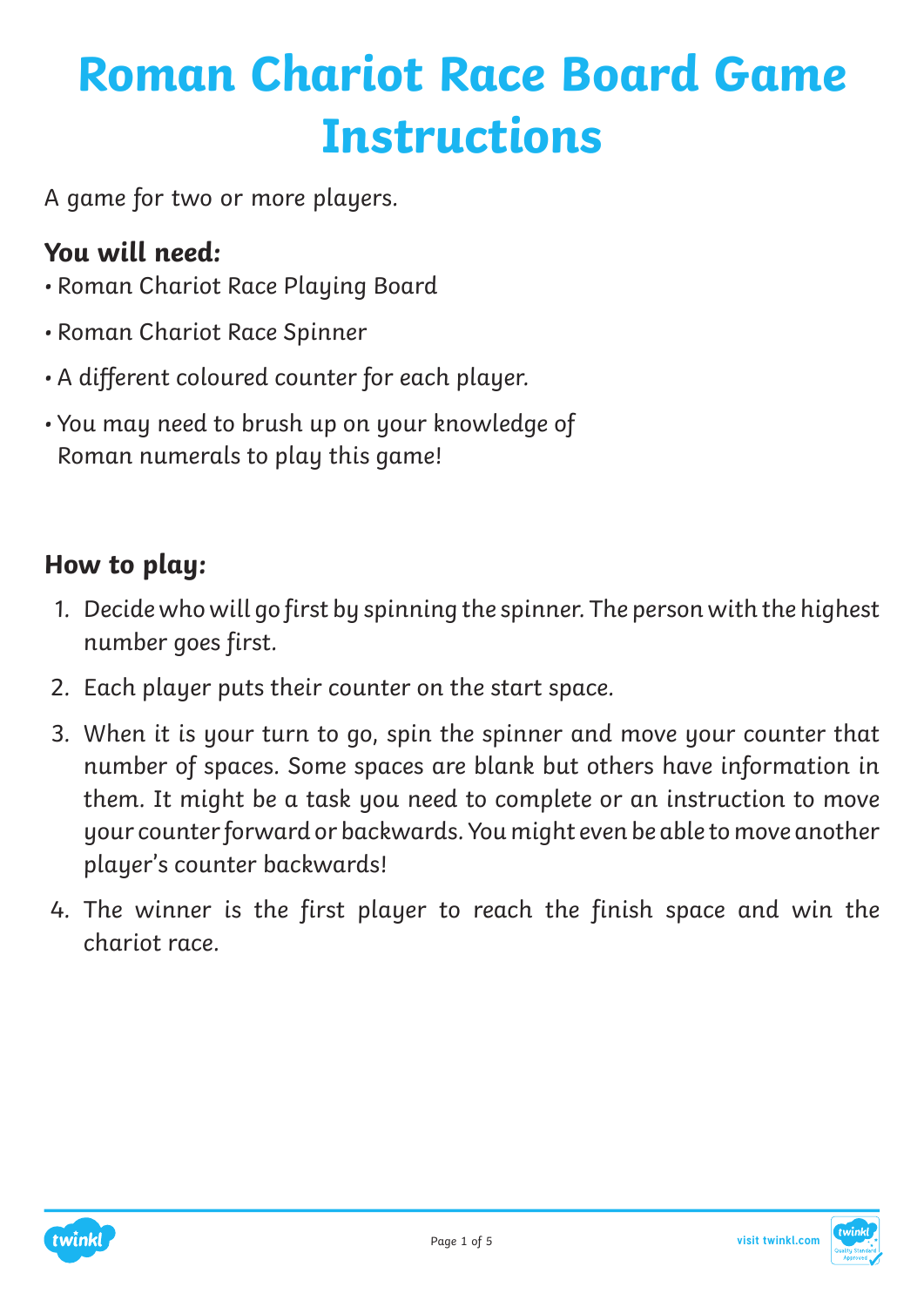### **Romans Chariot Race Spinner**

You will need a matchstick or small piece of dowelling rod to put through the middle of the spinner.



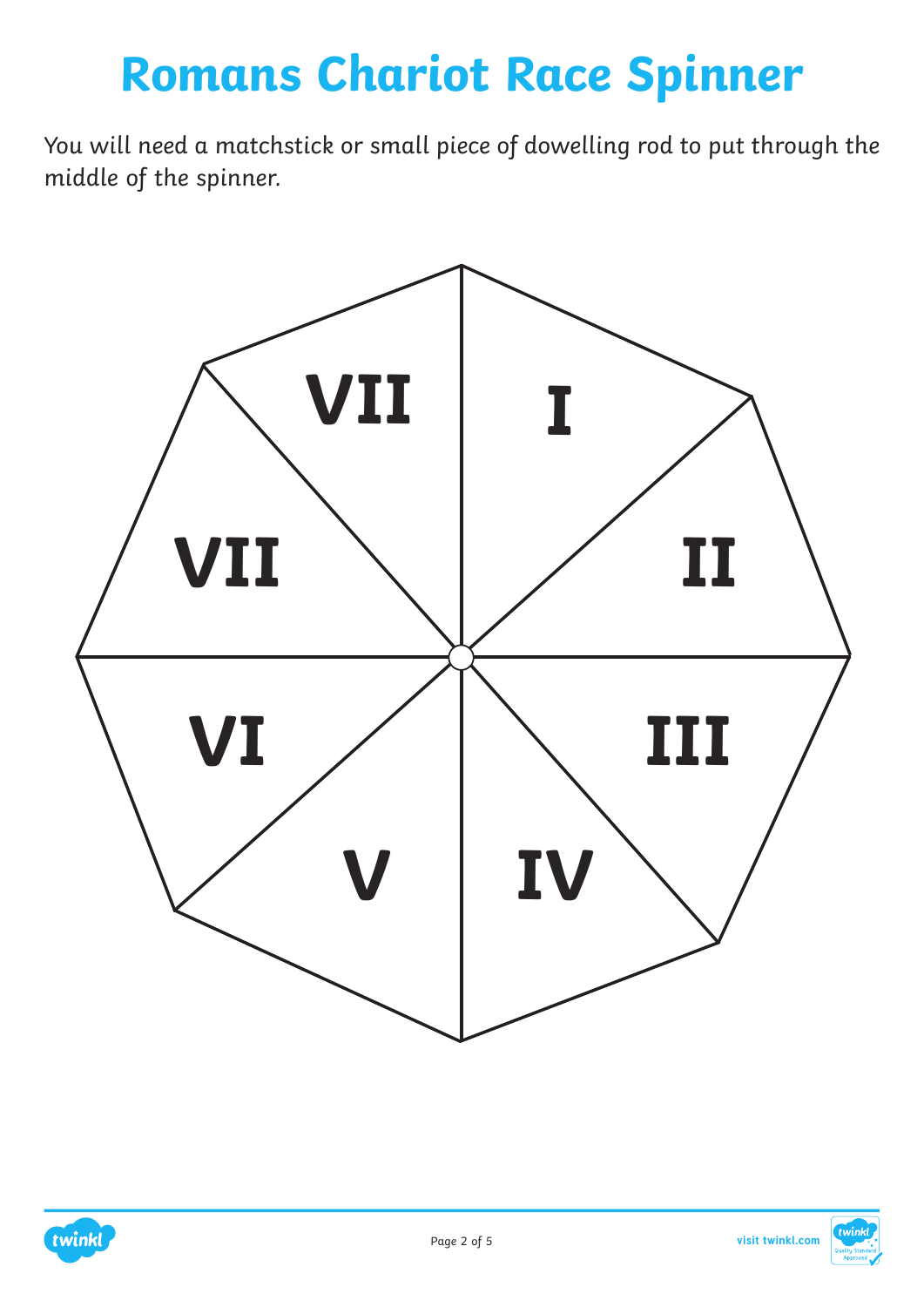# **Roman Numerals 100 Square**

| I           | П           | III                                                                              | IV                       | $\mathsf{V}$ | VI         | <b>VII</b>  | <b>VIII</b>            | IX          | X           |
|-------------|-------------|----------------------------------------------------------------------------------|--------------------------|--------------|------------|-------------|------------------------|-------------|-------------|
| XI          | XII         | XIII                                                                             | XIV                      | XV           | XVI        | XVII        | XVIII                  | XIX         | XX          |
| XXI         | XXII        | XXIII                                                                            | <b>XXIV</b>              | <b>XXV</b>   |            |             | XXVI   XXVII   XXVIII  | <b>XXIX</b> | <b>XXX</b>  |
| <b>XXXI</b> |             | XXXII XXXIII XXXIV XXXV XXXVII XXXVII XXXVIII XXXIX                              |                          |              |            |             |                        |             | <b>XL</b>   |
| <b>XLI</b>  | <b>XLII</b> | <b>XLIII</b>                                                                     | <b>XLIV</b>              | <b>XLV</b>   | XLVI       |             | XLVII   XLVIII         | <b>XLIX</b> | L           |
| LI          | LII         | LIII                                                                             | <b>LIV</b>               | <b>LV</b>    | <b>LVI</b> | <b>LVII</b> | <b>LVIII</b>           | <b>LIX</b>  | <b>LX</b>   |
| <b>LXI</b>  | <b>LXII</b> | <b>LXIII</b>                                                                     | <b>LXIV</b>              | <b>LXV</b>   |            |             | LXVI   LXVII   LXVIII  | <b>LXIX</b> | <b>LXX</b>  |
| <b>LXXI</b> |             | LXXII LXXIII LXXIV LXXV LXXVI LXXVII LXXVIII LXXIX                               |                          |              |            |             |                        |             | <b>LXXX</b> |
|             |             | LXXXI   LXXXII   LXXXIII   LXXXIV   LXXXV   LXXXVI   LXXXVII   LXXXVIII   LXXXIX |                          |              |            |             |                        |             | <b>XC</b>   |
| XCI         | XCII        |                                                                                  | $XCIII$   $XCIV$   $XCV$ |              |            |             | XCVI XCVII XCVIII XCIX |             | $\mathsf C$ |



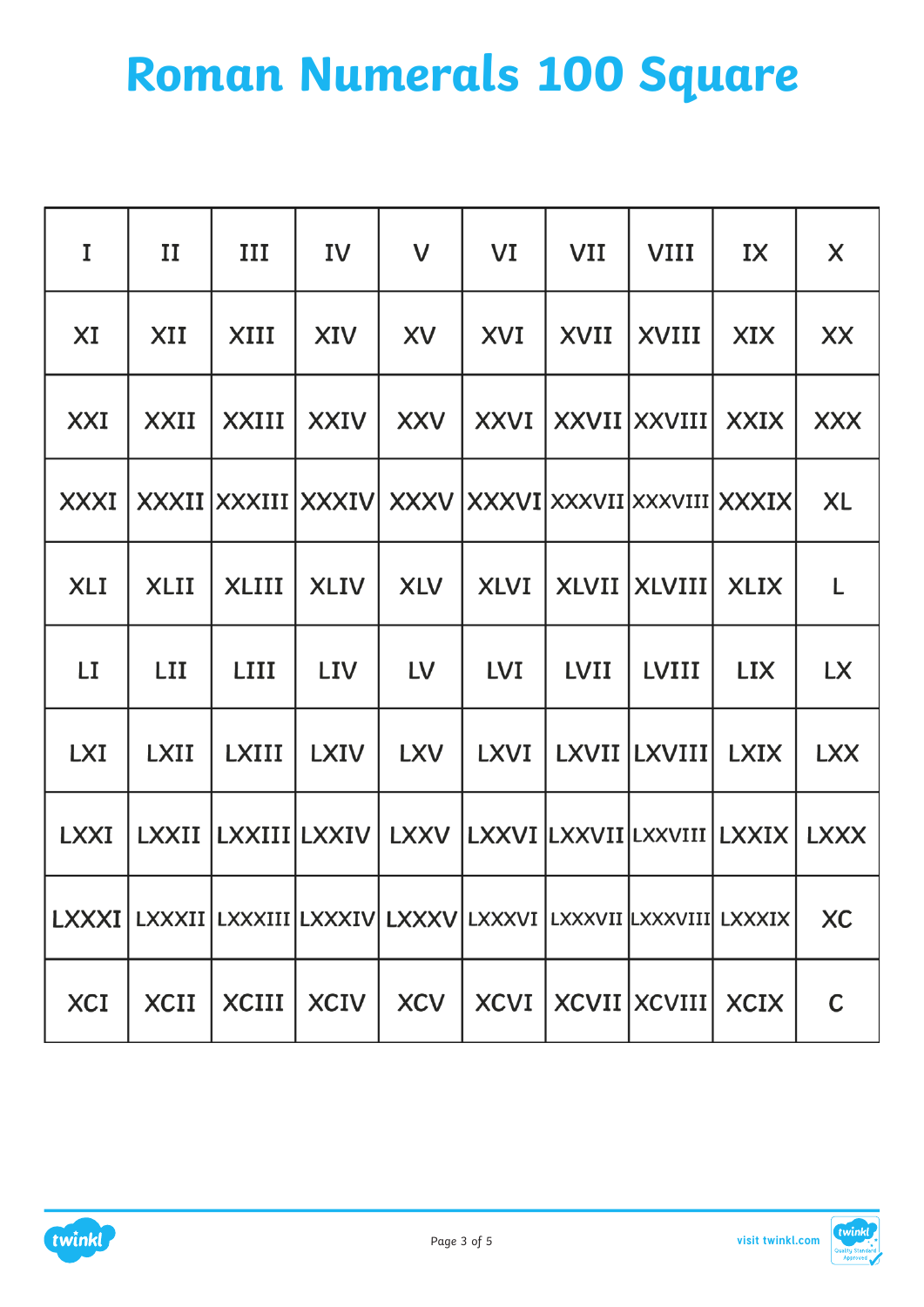